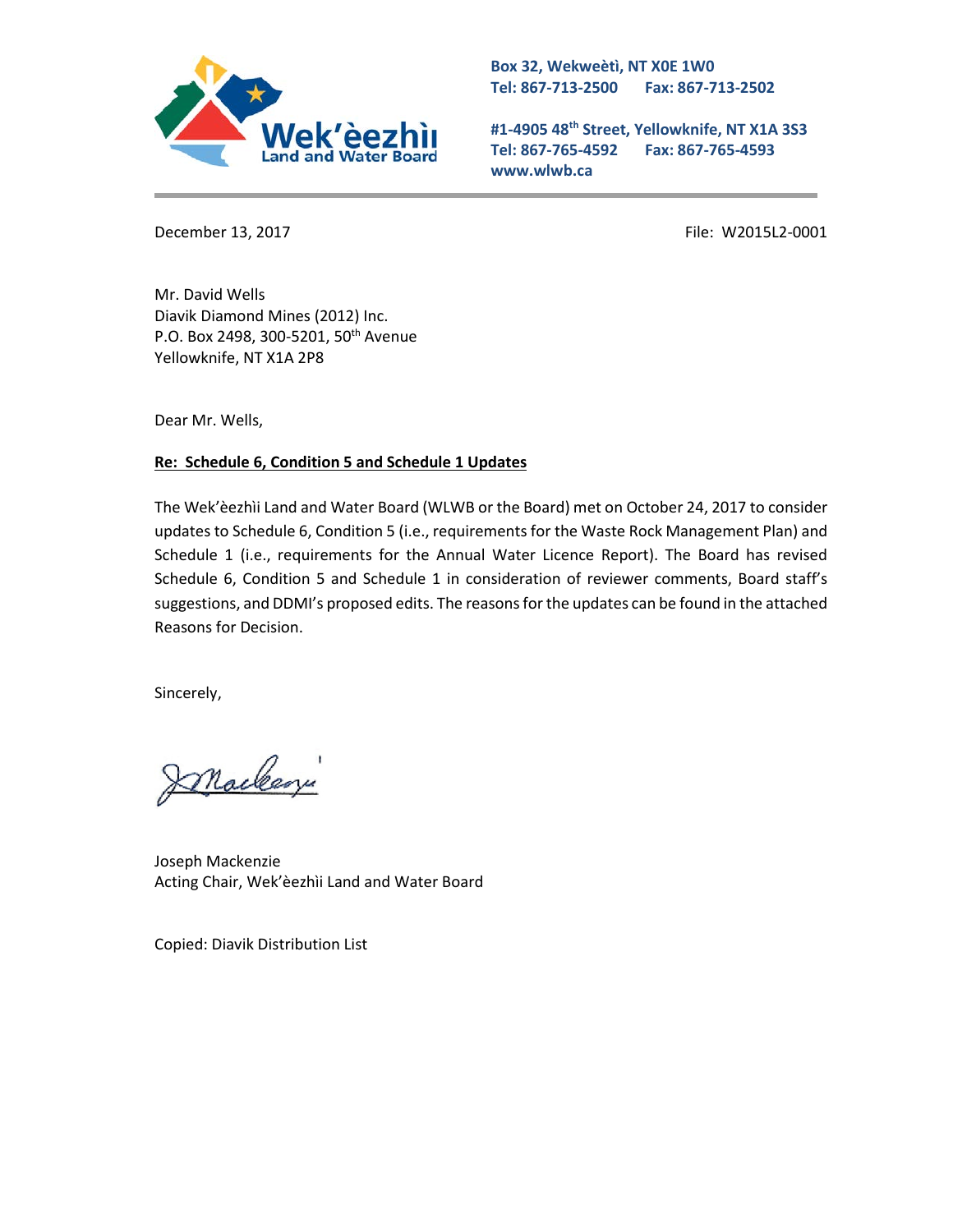

**Box 32, Wekweètì, NT X0E 1W0 Tel: 867-713-2500 Fax: 867-713-2502** 

**#1-4905 48th Street, Yellowknife, NT X1A 3S3 Tel: 867-765-4592 Fax: 867-765-4593 www.wlwb.ca**

## **Reasons for Decision**

| <b>Reference/File Number:</b> | W2015L2-0001                                   |
|-------------------------------|------------------------------------------------|
| Licensee:                     | Diavik Diamond Mines (2012) Inc. (DDMI)        |
| Subject:                      | Proposed W2015L2-0001 Schedule 1 and 6 Updates |

# **Decision from the Wek'èezhìi Land and Water Board Meeting of October 24, 2017**

## **1.0 Decision**

On October 24, 2017, the Wek'èezhìi Land and Water Board (the Board) met to consider a request by DDMI for the approval of updates to Schedule 6, Condition 5 and Schedule 1 of DDMI's Water Licence W2015L2-0001. The Board has revised Schedule 6, Condition 5 and Schedule 1 in consideration of the recommendations provided during the public review.

## **2.0 Background**

On March 31, 2016, DDMI submitted Version 7 of the Waste Rock Management Plan (WRMP) to the Board. The Board did not approve WRMP Version 7, and required DDMI to submit WRMP Version 7.1 by November 16, 2016 with several revisions. The Reasons for Decision included Table 1, which listed 14 required revisions, and 10 other requirements from the Board.<sup>1</sup>

The Board also determined that the Water Licence Schedules would benefit from an update related to the WRMP and required DDMI to "identify each Schedule requirement that is problematic, explain why it is problematic, and propose updates to the Schedule". These updates included moving some of the requirements from Schedule 6, Condition 5 to other schedules (e.g., Condition 5a and 5i require annual updates that, as the Board stated, would be "more appropriate in the Annual Water Licence Report").<sup>2</sup>

 $\overline{a}$ 

<sup>1</sup> See WLWB Online Registry for Diavik – Waste Rock Management Plan – Version 7 – [Directive and Reasons for Decision](http://registry.mvlwb.ca/Documents/W2015L2-0001/Diavik%20-%20Waste%20Rock%20Management%20Plan%20-%20Version%207%20-%20Directive%20and%20Reasons%20for%20Decision%20-%20Sep%2015_16.pdf) – Sep [15\\_17](http://registry.mvlwb.ca/Documents/W2015L2-0001/Diavik%20-%20Waste%20Rock%20Management%20Plan%20-%20Version%207%20-%20Directive%20and%20Reasons%20for%20Decision%20-%20Sep%2015_16.pdf)

<sup>2</sup> Ibid.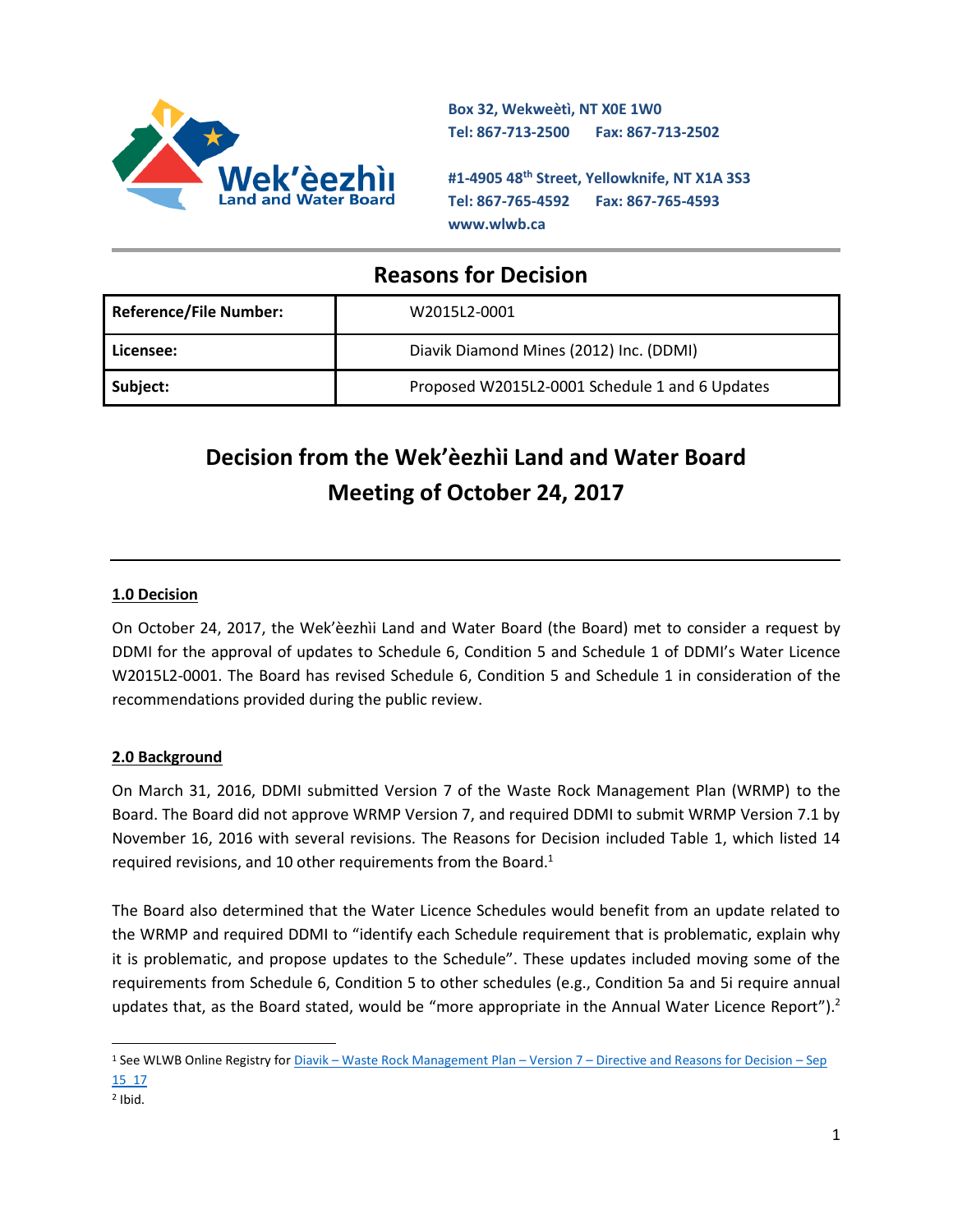The Board also identified three potential improvements that could be made to the WRMP that would best be achieved through an update to the Water Licence Schedule. These include: 3.4(a) - include a verification program; 3.4(b) - provide better descriptions of monitoring related to the objective of the WRMP; and 3.4(c) - include a characterization program for Waste Rock from the A21 area.<sup>3</sup>

The Board received Version 7.1 of the WRMP from DDMI on November 16, 2016. DDMI identified an error in Figure A-3 of Appendix A of the WRMP Version 7.1 and submitted a revised Figure.<sup>4</sup> On December 16, 2016, the Board received proposed updates from DDMI to Schedule 6, Condition 5, as well as Schedule 1 (Annual Report) and Schedule 6, Condition 6 (Seepage Survey Report)<sup>5</sup> because it was identified by DDMI that these may be impacted by the Board's decision on the proposed changes to Schedule 6, Condition 5.<sup>6</sup> As directed by the Board, staff also outlined potential improvements to the WRMP schedule to be distributed for public review alongside DDMI's proposed updates.<sup>7</sup>

DDMI's WRMP Version 7.1, DDMI's Erratum (Figure A-3), DDMI's proposed updates to Schedule 6, and Board staff proposed updates to Schedule 6 were distributed for review on May 30, 2017. Reviewer comments were due on June 29, 2017 and comments were received from the Government of the Northwest Territories (GNWT) - Lands Inspector and the GNWT Department of Environment and Natural Resources (GNWT-ENR). Board staff also submitted comments. Environment and Climate Change Canada (ECCC) noted that they had no comments. Proponent responses were received by the deadline of July 12, 2017. Reviewer comments and recommendations, as well as proponent responses are available on the Board's online registry.<sup>8</sup>

The Board notes that, because the Item for Review included changes suggested by Board staff, it was important to provide all parties, including DDMI, with the opportunity to comment. To ensure that this was done, Board staff included instructions to this effect in the Item for Review and included a specific comment regarding proposed Board staff changes for DDMI during the public review.

#### **3.0 Reasons for Decision**

The Board has revised Schedule 6, Condition 5 and Schedule 1 based on the outcome of the public review. The Board considered DDMI's proposed updates to the Schedules, Board staff's suggestions, reviewer comments, and proponent responses when revising the Schedules. The following sections provide the reasons for the updates to Schedule 6, Condition 5 and Schedule 1.

l

<sup>3</sup> Ibid.

<sup>4</sup> See WLWB Online Registry for Diavik – [Waste Rock Management Plan](http://registry.mvlwb.ca/Documents/W2015L2-0001/Diavik%20-%20Waste%20Rock%20Management%20Plan%20-%20Version%207.1%20-%20Erratum%20-%20Figure%20A-3%20-%20%20Nov%2030_16.pdf) – Version 7.1 – Erratum - Figure A-3 – Nov 30\_16

<sup>&</sup>lt;sup>5</sup> Initially, DDMI suggested moving Condition 5j to Schedule 6, Condition 6, but reported this was a mistake when responding to WLWB comment 14.

<sup>6</sup> See WLWB Online Registry for Diavik – [Waste Rock Management Plan](http://registry.mvlwb.ca/Documents/W2015L2-0001/Diavik%20-%20Waste%20Rock%20Management%20Plan%20-%20Version%207%20-%20Schedule%20Update%20Request%20-%20Schedule%206%20Item%205%20-%20Dec%2016_16.pdf) – Version 7 – Schedule Update Request – Schedule 6 Item 5 – [Dec 16\\_16](http://registry.mvlwb.ca/Documents/W2015L2-0001/Diavik%20-%20Waste%20Rock%20Management%20Plan%20-%20Version%207%20-%20Schedule%20Update%20Request%20-%20Schedule%206%20Item%205%20-%20Dec%2016_16.pdf)

<sup>7</sup> See WLWB Online Registry for Diavik – [Waste Rock Management Plan](http://registry.mvlwb.ca/Documents/W2015L2-0001/Diavik%20-%20Waste%20Rock%20Management%20Plan%20-%20Version%207%20-%20Board%20Staff%27s%20Suggested%20Updates%20to%20Schedule%206%20-%20May%202_17.pdf) – Version 7 – Board Staff's Suggested Updates to Schedule  $6 -$  May 2\_17

<sup>8</sup> See WLWB Online Registry for Diavik - Waste Rock Management Plan - Version 7.1 - [Review Summary and Attachments -](http://registry.mvlwb.ca/Documents/W2015L2-0001/Diavik%20-%20Waste%20Rock%20Management%20Plan%20-%20Version%207.1%20-%20Review%20Summary%20and%20Attachments%20-%20Jul%2012_17.pdf) Jul [12\\_17.pdf](http://registry.mvlwb.ca/Documents/W2015L2-0001/Diavik%20-%20Waste%20Rock%20Management%20Plan%20-%20Version%207.1%20-%20Review%20Summary%20and%20Attachments%20-%20Jul%2012_17.pdf)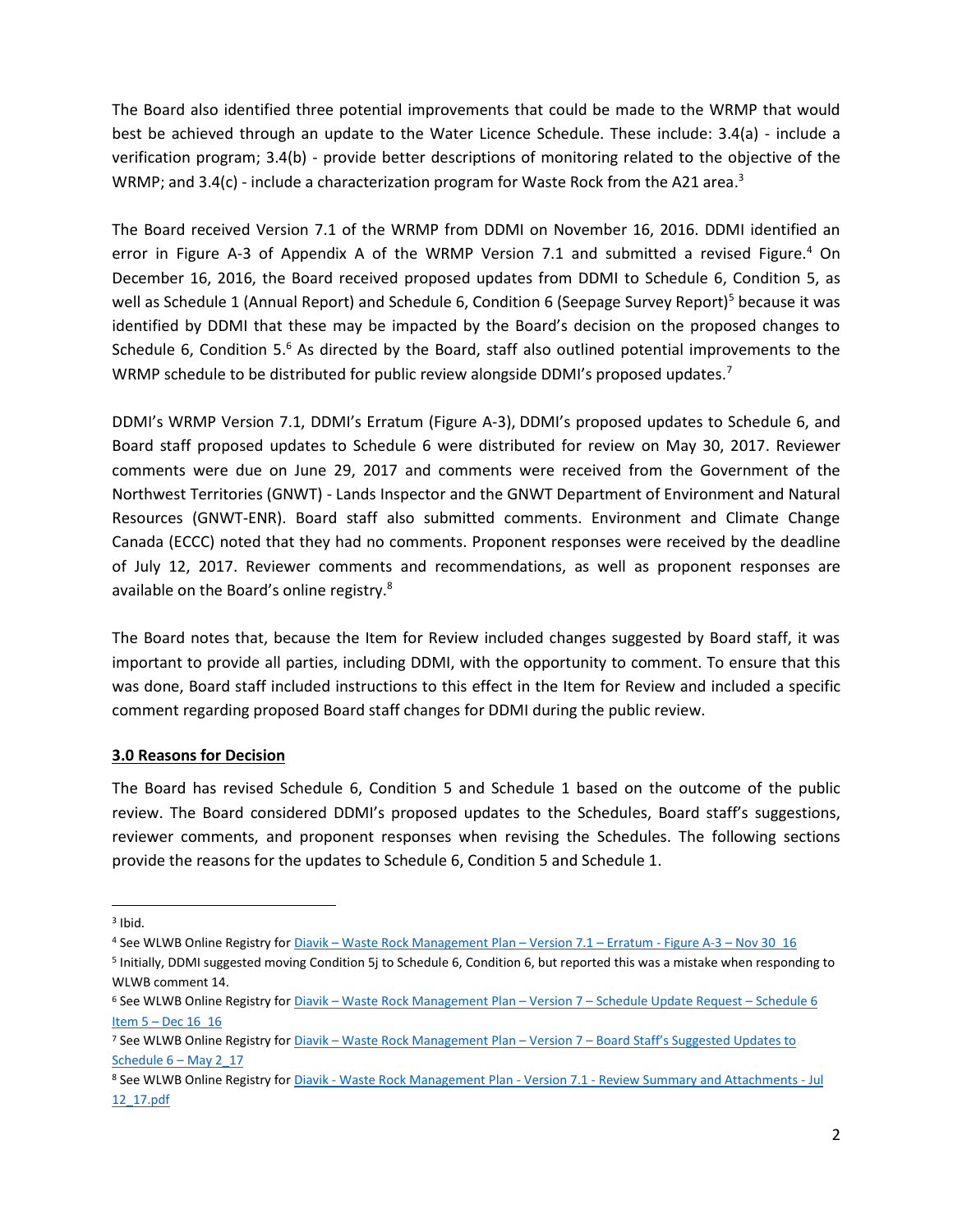In its response to WLWB staff comment 2, DDMI stated:

DDMI would appreciate an opportunity to review the Board staff's proposed Schedule updates more comprehensively in light of the comments received here and DDMI's original proposed changes. If the Board thinks it would be helpful, DDMI could provide a revised draft Schedule that incorporates all of these items and could more easily be reviewed by all parties, as the Board's recommendation appeared to be specific to DDMI.

The Board is of the opinion that DDMI was provided the opportunity to identify concerns with the proposed changes and to propose alternatives during the public review.

#### **3.1 Schedule 6, Condition 5 Updates**

The structure of Schedule 6, Condition 5 has been re-organized under sub-headings (i.e., Background Information, Waste Rock Management, and Monitoring and Verification) to assist DDMI with developing a WRMP that more closely mirrors the schedule requirements. Section 3.1.1 below provides reasons for new conditions, as well as changes made to existing conditions. This section also includes discussions of the updates proposed by DDMI that were not included in the revised Schedule. Section 3.1.2 provides the reasons why particular conditions were removed from Schedule 6, Condition 5.

#### *3.1.1 New or Updated Conditions*

The introductory text for the WRMP in Schedule 6, Condition 5 was updated following the public review to include the management of till. The Board approved the addition of till in this introductory section to distinguish that till is separate from Waste Rock. Since till is already included in the WRMP this is not an addition to the WRMP but provides clarification on the scope of the WRMP.

## 3.1.1.1 Condition 5a: Background Information

## *Conditions 5a(i), 5a(ii) and 5a(iii)*

In Board staff's proposed updates to Schedule 6, three new conditions were proposed: a requirement for the "purpose of the Plan" (Condition 5a(i)), a requirement for information on "site geology" (Condition 5a(ii)), and a requirement for the "history of the WRSA" (Condition 5a(iii)). These were proposed to provide more specific background information and context for the readers/reviewers of the WRMP than what was previously required under the Schedule. No comments were received from reviewers regarding the addition of these conditions. The Board is of the opinion that the addition of these conditions will provide additional information helpful to readers/users of the WRMP, therefore, the Board has included these conditions in Schedule 6.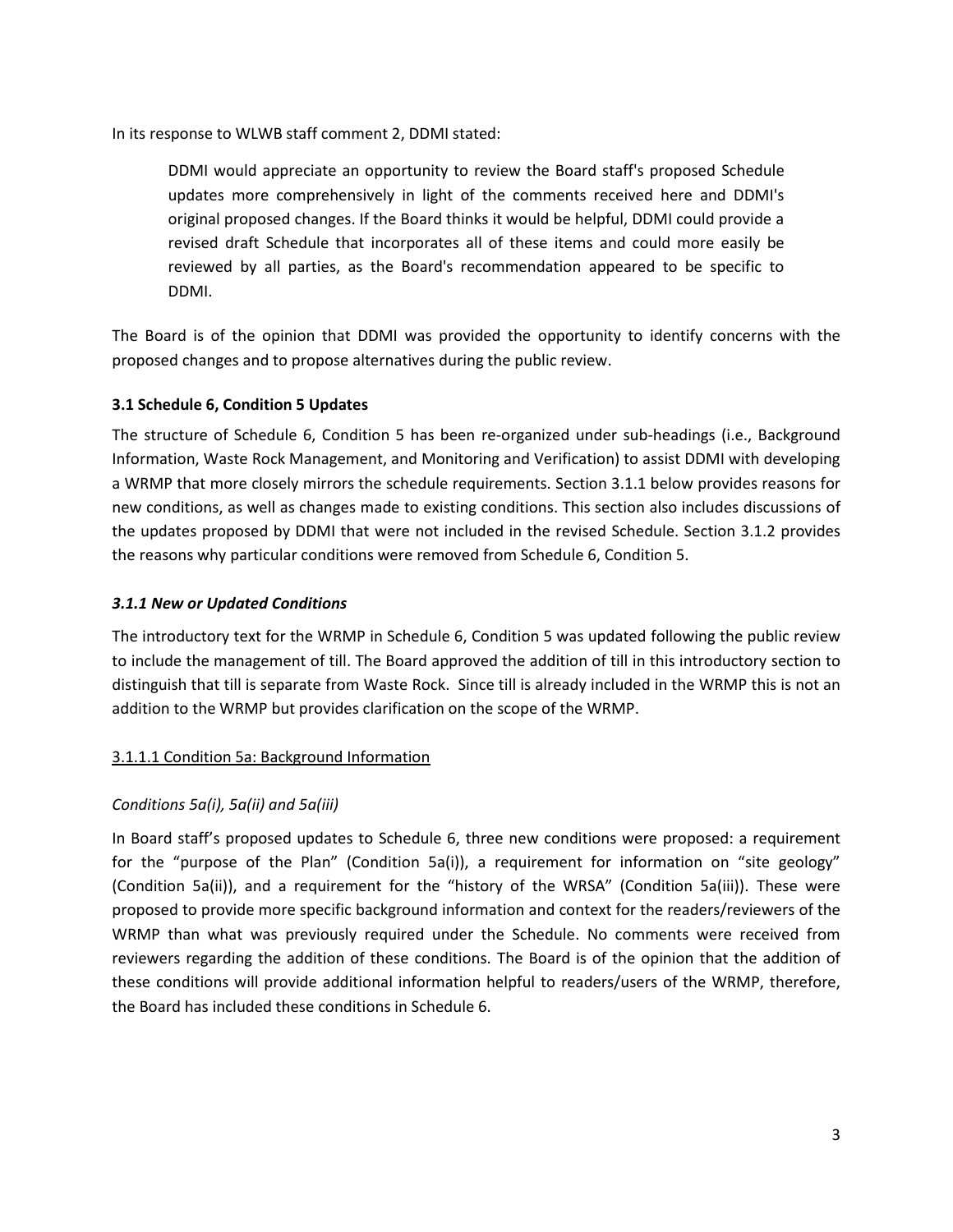## *Condition 5a(iv)*

Condition 5a(iv) represents an update to a condition that was previously included in the Licence (i.e., former Condition 5d of Schedule 6). The condition was written as follows:

A complete description, including site maps to scale, of each till, ore and Waste Rock Storage Area including the PKC Facility.

DDMI recommended that the condition be replaced with the following:

An overview of storage area locations and management procedures, including site maps to scale, of each till, ore and Waste Rock Storage Area including the NCRP final design.

No comments were received during the public review on DDMI's proposed update.

• The Board agrees with DDMI that the PKC Facility can be removed from this requirement since this description would be included in the PKC Facility Plan. The Board is of the opinion that "complete description" can be replaced with "description" since this requirement would be for a summary. This description however, should be detailed enough to describe all storage uses of Type I and Type III rock.

Furthermore, as described in more detail below, the Board has updated Condition 5a(iv) of the Schedule with the following:

- Since Condition 5a(v) now requires a map, the requirement for a map has been removed from Condition 5a(iv).
- Since Condition 5a(vi) will now require "a description of how the approved 2001 design differs from the constructed WRSA", reference to "the NCRP final design" is not necessary under this Condition.
- Since "management procedures" would be covered under Condition 5b(iv), reference to "management procedures" has been removed from this condition.

With these considerations, Condition 5a(iv) is written in Schedule 6 as follows:

A description of each till, ore, and Waste Rock Storage Area.

## *Conditions 5a(v) and 5a(vi)*

 $\overline{a}$ 

In Board staff's proposed updates to Schedule 6 two new conditions were proposed: (i.e., 5a(v) and 5a(vi)) to address part of the Board's requirements from the September 15, 2016 Board Directive (i.e., Items 9 and 10 from Table 1 in the Reasons for Decision).<sup>9</sup> Item 9 required including a "description on how the WRSA was actually built" since some Waste Rock was not deposited in areas as described in the

<sup>9</sup> See WLWB Online Registry for Diavik – Waste Rock Management Plan – Version 7 – [Directive and Reasons for Decision](http://registry.mvlwb.ca/Documents/W2015L2-0001/Diavik%20-%20Waste%20Rock%20Management%20Plan%20-%20Version%207%20-%20Directive%20and%20Reasons%20for%20Decision%20-%20Sep%2015_16.pdf) – Sep [15\\_17](http://registry.mvlwb.ca/Documents/W2015L2-0001/Diavik%20-%20Waste%20Rock%20Management%20Plan%20-%20Version%207%20-%20Directive%20and%20Reasons%20for%20Decision%20-%20Sep%2015_16.pdf)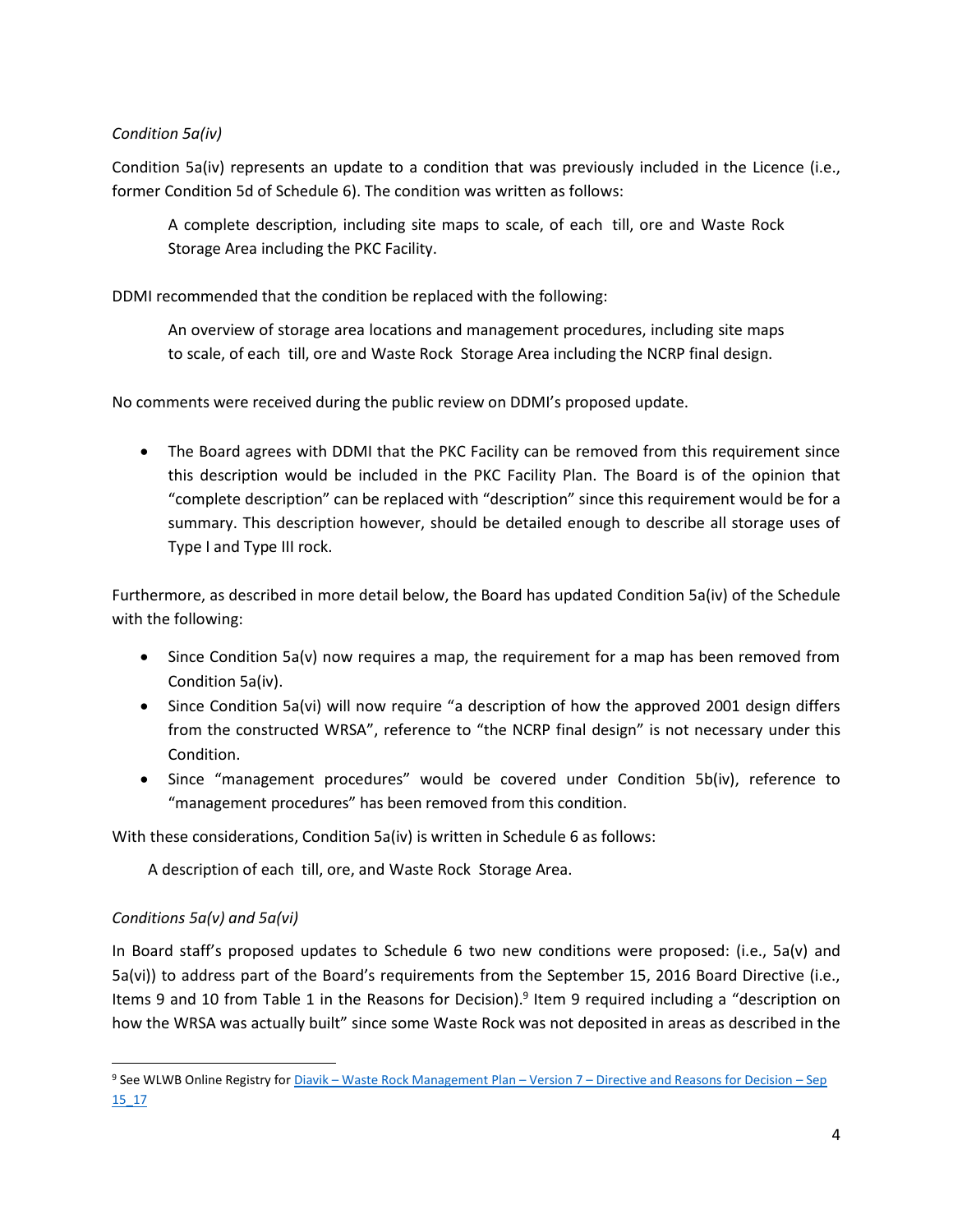2001 WRSA Design Report.<sup>10</sup> Under Item 9, the Board also required a new figure clearly showing where each type of material (i.e., till, Type I, Type II only, and Type III rock) has been placed in the WRSA. The inclusion of a map also addresses Item 10 from the Board's Reasons for Decision, which required additional "information on re-mining areas, including figures".

The GNWT-Lands Inspector agreed that a map will "aid the planning and effectiveness of inspections" (GNWT-Lands Inspector comment 2). The Inspector also recommended that wording be added to this condition (i.e., 5a(v)) to notify the Inspector if DDMI needs to make any changes to the map. The Board is of the opinion that this wording is not necessary because Part H, Condition 12 already requires that updates to the WRMP be submitted to the Board for approval. This would include any changes made to maps. In its response to the Inspector's comment, DDMI "question[ed] the need for this map to be included in the Waste Rock Management Plan". DDMI stated that they understand "the general requirement for as-built information that reflects the design of the pile at the end of operations" and suggests "that such a map be appropriately included as part of an Operational As-built Report for the NCRP and that this be included as an appendix not requiring approval within the Waste Rock Management Plan". In the Board's opinion, a map clearly outlining where Waste Rock has actually been deposited will assist not only the Inspector during inspections, but also provide context for the WRMP. As well, there have been recent incidents where Type III rock was placed in areas not approved in the  $WRMP;^{11}$  these areas could also be indicated on the map. Thus, the addition of a comprehensive map could also assist DDMI operations by indicating where materials are intended to be deposited. For these reasons, the Board has included Condition 5a(v) in Schedule 6.

No comments were received on the proposed addition of 5a(vi). The Board has included this condition because it addresses the Board's September 15, 2016 Reasons for Decision (Table 1, Item 9) requirement (i.e. "description of how the WRSA was built").

## *Conditions 5a(vii), 5a(viii), and 5a(ix)*

 $\overline{\phantom{a}}$ 

In Board staff's proposed updates to Schedule 6, three new conditions (i.e., 5a(vii), 5a(viii), and 5a(ix)) were proposed to address Item 4 from Table 1 of the requirements from the September 15, 2016 Board's the Reasons for Decision.<sup>12</sup> The Board requirement was for the inclusion of "basic information related to the following key aspects of Waste Rock management: water management; closure planning; and geochemical characterization, including testing after 1998". No comments were received regarding these three additions. The Board has included these conditions to address Item 4 from Table 1 of the September 15, 2016 Directive. The Board notes that the level of detail of this information should be sufficient to give the reader a basic understanding, but not so specific that DDMI will need to regularly update the WRMP. DDMI may refer the reader to other management plans for more detailed information.

<sup>10</sup> See WLWB Online Registry for [Country Rock and Till Storage Updated Design Report,](http://registry.mvlwb.ca/Documents/N7L2-1645/N7L2-1645%20-%20Diavik%20-%20Country%20Rock%20and%20Till%20Storage%20Update%20Design%20Report%20-%20Aug%202001%20-%20Aug%2021_01.pdf) 2001

<sup>&</sup>lt;sup>11</sup> See WLWB Online Registry Diavik - [Waste Rock Misclassification -](http://registry.mvlwb.ca/Documents/W2015L2-0001/Diavik%20-%20Waste%20Rock%20Misclassification%20-%20Report%20-%20Jul%203_17.pdf) Report - Jul 3\_17.pdf

<sup>12</sup> See WLWB Online Registry for Diavik – Waste Rock Management Plan – Version 7 – [Directive and Reasons for Decision](http://registry.mvlwb.ca/Documents/W2015L2-0001/Diavik%20-%20Waste%20Rock%20Management%20Plan%20-%20Version%207%20-%20Directive%20and%20Reasons%20for%20Decision%20-%20Sep%2015_16.pdf) – Sep [15\\_17](http://registry.mvlwb.ca/Documents/W2015L2-0001/Diavik%20-%20Waste%20Rock%20Management%20Plan%20-%20Version%207%20-%20Directive%20and%20Reasons%20for%20Decision%20-%20Sep%2015_16.pdf)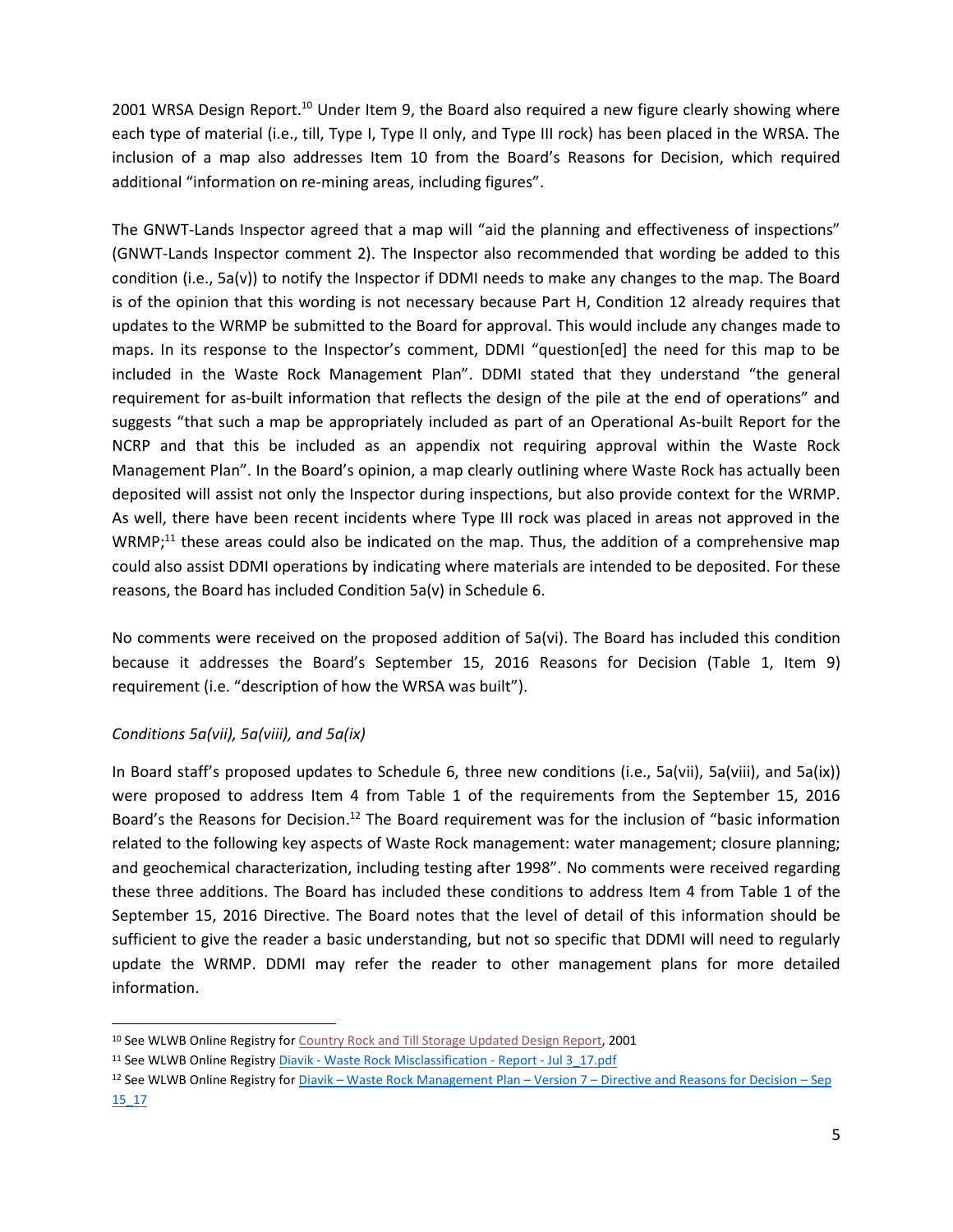#### *Conditions 5a(x), 5a(xi), and 5a(xii)*

The Board decided to add a new condition (i.e., 5a(x)) and to split one of the previously included conditions (i.e., former Condition 5k of Schedule 6) into two conditions (i.e., 5a(xi) and 5a(xii)) with revisions.

Board staff's proposed updates to Schedule 6 included the addition of 5a(x) and some of the modified wording for 5a(xi) to address Item 6 from the Board's Directive. No comments were received regarding these additions. Following the public review, 5a(xi) was updated with additional wording (i.e., the addition of "at the time the Waste Rock Management Plan was updated" to the end of the condition). This additional wording is intended to indicate that the information included in the WRMP is the most up-to-date at the time the WRMP is updated. In other words, DDMI would not be required to update this information regularly, unless an identified change in the geochemical characteristics triggers a change in the management of Waste Rock (further discussed below in Section 3.1.2.4 (i.e., Condition 1w in Schedule 1)). The results of any geochemical sampling will now be updated in the Annual Water Licence Report (see Section 3.1.2.4 below). The Board has included Conditions 5a(x) and 5a(xi) because they address Item 6 from the September 15, 2016 Directive.

With regards to former Condition 5k of Schedule 6, DDMI proposed changes to this condition in its submission to the Board. DDMI proposed removing the second part of the condition that requires "updated predictions of water chemistry of the leachate from the Waste Rock based on measured results, from all sources". DDMI proposed this because "the test piles research is complete". DDMI stated that "results may still be forthcoming but these would be incorporated into Closure Research Updates as required by Schedule 9 Item 2(c)(ii)". During the public review, the GNWT-Lands Inspector commented that if there are still water chemistry results that might be forthcoming and "those results merit a concern, then having those changes identified in context (i.e., in the Waste Rock Plan) would ensure that links and ties/relationships between waste rock storage and use won't get lost as one shifts from this Plan to the Annual Report Appendix, etc." (GNWT-Lands Inspector comment 8). The Board agrees that this information would provide additional context for reviewers and users of the WRMP. To address this, the Board has included 5a(xii), which also includes the requirement for a summary of the prediction methodologies. This will provide the reader with an understanding of the basic methodologies for how water quality was predicted.

#### *Condition 5a(xiii)*

Condition 5a(xiii) represents an update to a condition that was previously included in the Licence (i.e., former Condition 5f of Schedule 6). The update reflects changes proposed by DDMI. DDMI proposed the updated wording because "detailed information fits better with Facility, Design or Closure plans, but an overview could remain in the WRMP". DDMI also proposed removing the need for a description on Processed Kimberlite (PK) because "this information is already provided, and more appropriately addressed in the PKC Facility Plan (Sections 1 and 2)". The Board agrees with this update because it retains the general purpose of this condition and because the PKC Facility Plan captures the requirement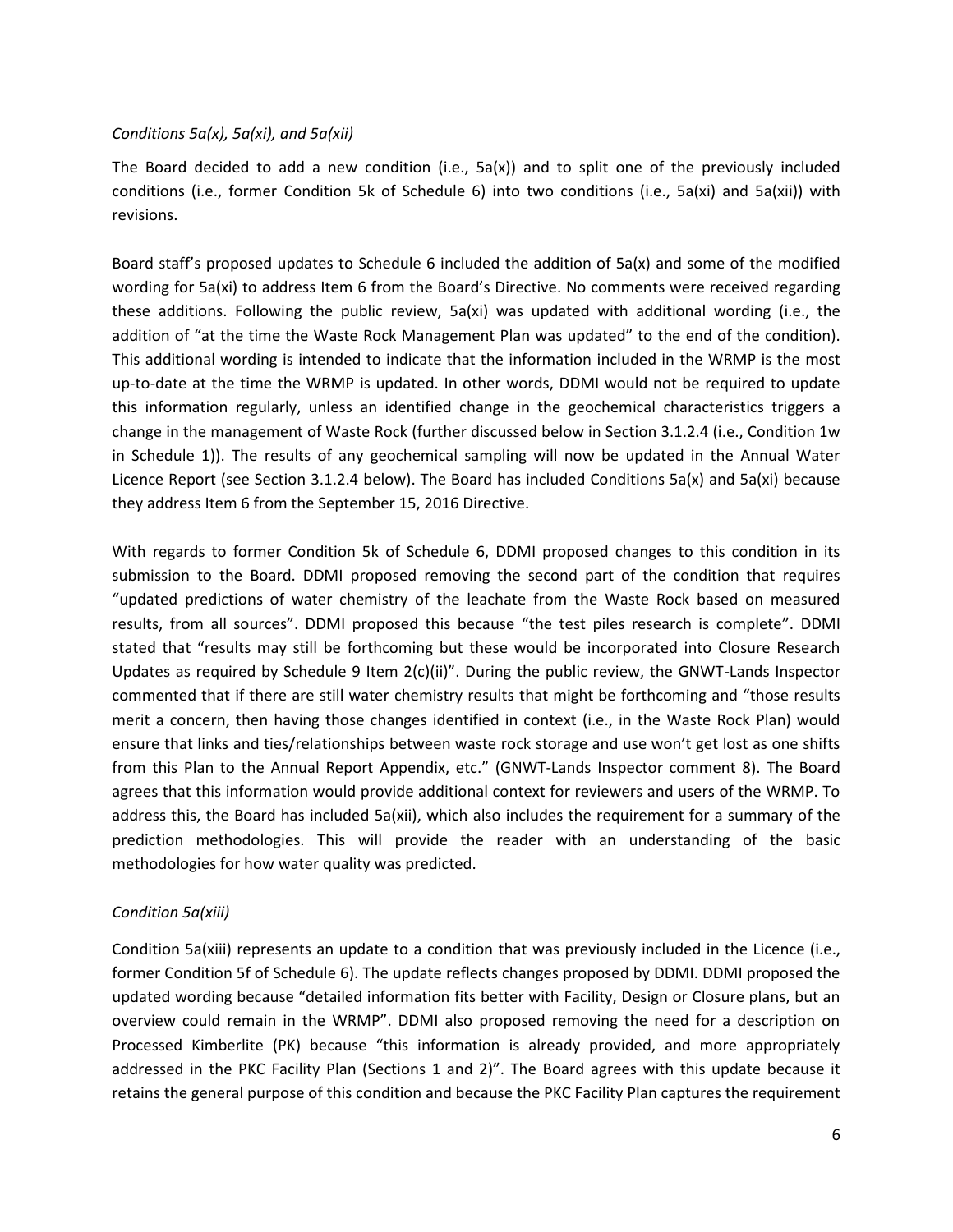for PK being deposited to the PKC facility (and currently, PK is not approved to be deposited elsewhere). Furthermore, no reviewer comments were received on this condition. Following the public review, some of the wording in the condition was reorganized to help clarify the purpose of the condition.

## 3.1.1.2 Condition 5(b) Waste Rock Management

## *Condition 5b(i)*

l

Condition 5b(i) represents an update to a condition that was previously included in the Licence (i.e., former Condition 5b of Schedule 6). The former condition required DDMI to describe the geochemical decision criteria for managing Waste Rock to "facilitate the classification of rock which is suitable and not suitable" for particular uses "in terms of acid generation and heavy metals leaching potential".

DDMI proposed edits to this condition which included re-organizing the uses of the rock (e.g., placing Reclamation under examples of Construction) and identifying additional areas where Waste Rock could be extracted (i.e., underground and stockpiles). Notably, DDMI removed "reclamation" from the list of uses for Waste Rock and placed it as an example under Construction. In the cover letter for the proposed updates to Schedule 6, DDMI states that "[t]here are two clear allocations for waste rock from the mine: that which can be used for construction and that which requires disposal"<sup>13</sup>. The Board is of the opinion that reclamation should not be included under Construction because the definition of Construction in the Licence is associated with development of the Mine. Furthermore, using Waste Rock for closure purposes could be another use. Therefore, the Board approved listing Construction, as well as closure and reclamation, as uses for Waste Rock.

With regards to identifying the uses of Waste Rock listed under former Condition 5b, the GNWT-ENR recommended that the Board add specific examples for uses of Waste Rock to the examples provided by DDMI in the proposed update to this Condition (GNWT-ENR comment 2). DDMI's proposed updates included examples of suitable types of Waste Rock depending on the use (i.e., construction or disposal). Under this Condition, GNWT-ENR also recommended the inclusion of "or as approved by the Board" when referring to suitable uses of Waste Rock. DDMI agreed with the recommendation to include "or as approved by the Board". By adding this, the Board did not think it is necessary to add examples next to each use.

To address one of the potential improvements suggested by the Board in its September 15, 2016 Directive (i.e., 3.4(c) - "include a characterization program for Waste Rock from the A21 area")<sup>14</sup>, DDMI also proposed including the following text to former Condition 5b: "description of the procedures used

<sup>13</sup> See WLWB Online Registry for W2015L2-0001 Diavik - [Waste Rock Management Plan -](http://registry.mvlwb.ca/Documents/W2015L2-0001/Diavik%20-%20Waste%20Rock%20Management%20Plan%20-%20Version%207%20-%20Schedule%20Update%20Request%20-%20Schedule%206%20Item%205%20-%20Dec%2016_16.pdf) Version 7 - Schedule Update Request -[Schedule 6 Item 5 -](http://registry.mvlwb.ca/Documents/W2015L2-0001/Diavik%20-%20Waste%20Rock%20Management%20Plan%20-%20Version%207%20-%20Schedule%20Update%20Request%20-%20Schedule%206%20Item%205%20-%20Dec%2016_16.pdf) Dec 16 16.pdf

<sup>&</sup>lt;sup>14</sup> See WLWB Online Registry for Diavik – Waste Rock Management Plan – Version 7 – [Directive and Reasons for Decision](http://registry.mvlwb.ca/Documents/W2015L2-0001/Diavik%20-%20Waste%20Rock%20Management%20Plan%20-%20Version%207%20-%20Directive%20and%20Reasons%20for%20Decision%20-%20Sep%2015_16.pdf) – Sep [15\\_17](http://registry.mvlwb.ca/Documents/W2015L2-0001/Diavik%20-%20Waste%20Rock%20Management%20Plan%20-%20Version%207%20-%20Directive%20and%20Reasons%20for%20Decision%20-%20Sep%2015_16.pdf)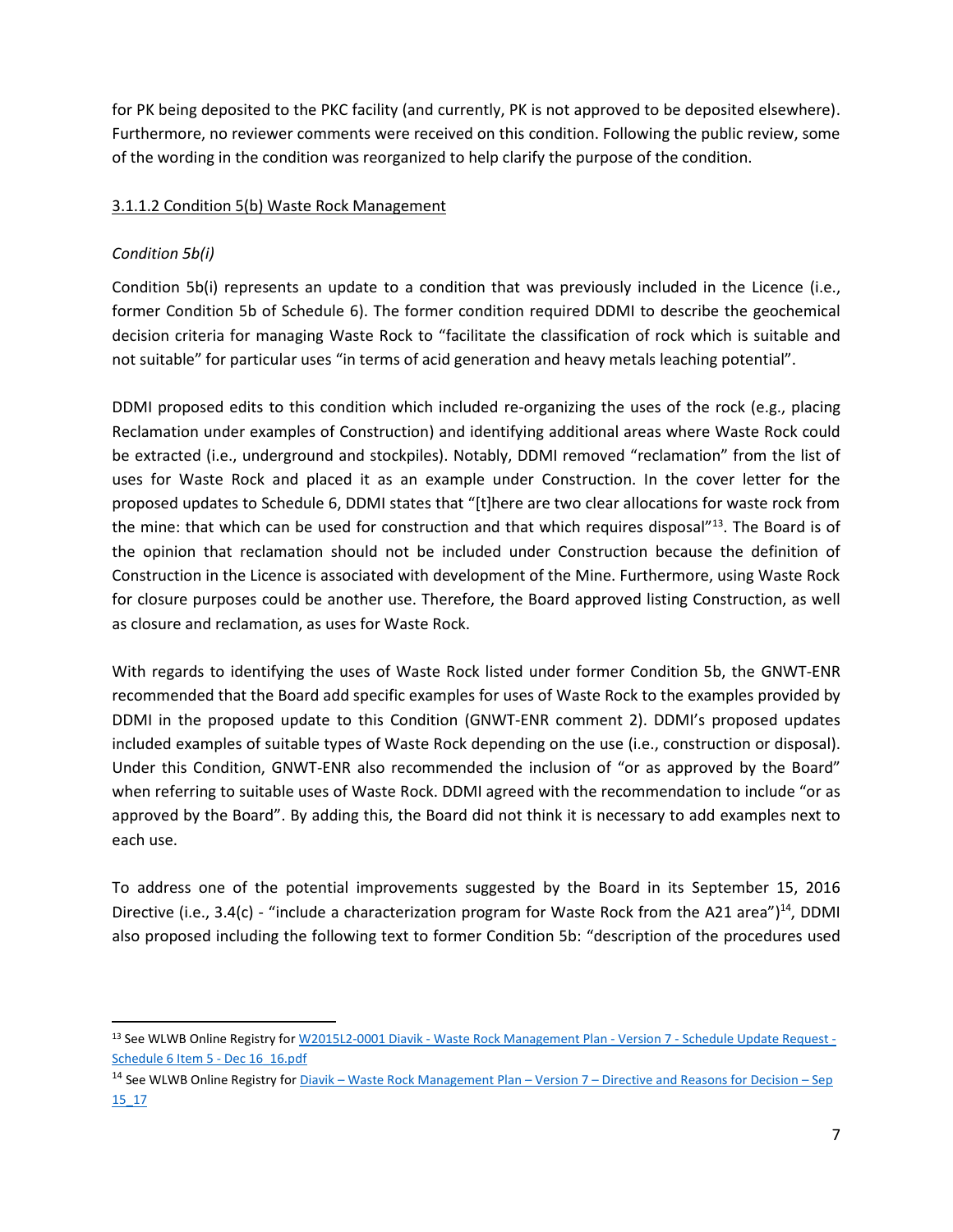to support the operational characterization/classification of all rock types".<sup>15</sup> The Board did not agree that DDMI's proposed requirement fully addressed this potential improvement because it was not specific to A21. Instead, the Board decided to include a new condition elsewhere in Schedule 6 (i.e., Condition 5c(iii)) that specifically requires a description of the characterization program for Waste Rock from the A21 area; this is further addressed in Section 3.1.1.3.

In DDMI's proposed update to former Condition 5b, DDMI suggested removing "quarries" as a Waste Rock extraction site from the condition. During the public review, DDMI was asked if they had a problem with leaving "quarries" in the requirement in case DDMI ever builds a quarry (WLWB staff comment 12). DDMI responded that they did not see the need for a quarry since there was a surplus of Type I Waste Rock. The Board is of the opinion that quarries should be retained in the condition, in case there is a need for a quarry in the future, and because there is no disadvantage to leaving "quarries" in this requirement.

Finally, former Condition 5b included "heavy metals leaching potential" as part of the geochemical decision criteria for managing Waste Rock. During the public review, DDMI was asked to state its "view on whether the word 'heavy' should be deleted from this requirement" when referring to "heavy metal leaching potential" (WLWB staff comment 10). DDMI responded that "some specificity is required to prevent the possibility that DDMI would have to consider the leaching potential of every metal". DDMI also responded that "replacing the reference to 'heavy' with 'EQC'…would ensure an appropriate sitespecific focus for metal leaching potential". The Board is of the opinion that the word 'heavy' should be deleted since "leaching potential is not limited to heavy metals", as described in WLWB staff comment 10. As well, there is a possibility that there could be elevated concentrations of metals that were not predicted to be elevated (i.e., metals outside of those with EQCs).

## *Condition 5b(ii)*

 $\overline{\phantom{a}}$ 

In Board staff's proposed updates to Schedule 6, new condition (i.e., 5b(ii)) was included to address Item 14 from Table 1 of the September 15, 2016 Board's Reasons for Decision.<sup>16</sup> Item 14 required including "…a statement that the company will not use the Type I rock underlying the Type III rock in the CLR basin unless testing confirms the material is suitable for use". The Inspector commented on this proposed update stating that "there may need to be wording included noting that the Inspector will have to be notified, in writing, when testing conditions confirm this material is ok for use in construction & (sic) that the B[oar]d. approves such use" (GNWT-Lands Inspector comment 3). The Board did not think this is a necessary addition because, as stated previously, Part H, Condition 12 of the Licence already requires that updates to the WRMP be submitted to the Board for approval. No other reviewer comments were received regarding this proposed condition. The Board approved addition of this Condition because it addressed Item 14.

<sup>15</sup> See WLWB Online Registry for W2015L2-0001 Diavik - [Waste Rock Management Plan -](http://registry.mvlwb.ca/Documents/W2015L2-0001/Diavik%20-%20Waste%20Rock%20Management%20Plan%20-%20Version%207%20-%20Schedule%20Update%20Request%20-%20Schedule%206%20Item%205%20-%20Dec%2016_16.pdf) Version 7 - Schedule Update Request - [Schedule 6 Item 5 -](http://registry.mvlwb.ca/Documents/W2015L2-0001/Diavik%20-%20Waste%20Rock%20Management%20Plan%20-%20Version%207%20-%20Schedule%20Update%20Request%20-%20Schedule%206%20Item%205%20-%20Dec%2016_16.pdf) Dec 16\_16.pdf

<sup>16</sup> See WLWB Online Registry for Diavik – Waste Rock Management Plan – Version 7 – [Directive and Reasons for Decision](http://registry.mvlwb.ca/Documents/W2015L2-0001/Diavik%20-%20Waste%20Rock%20Management%20Plan%20-%20Version%207%20-%20Directive%20and%20Reasons%20for%20Decision%20-%20Sep%2015_16.pdf) – Sep [15\\_17](http://registry.mvlwb.ca/Documents/W2015L2-0001/Diavik%20-%20Waste%20Rock%20Management%20Plan%20-%20Version%207%20-%20Directive%20and%20Reasons%20for%20Decision%20-%20Sep%2015_16.pdf)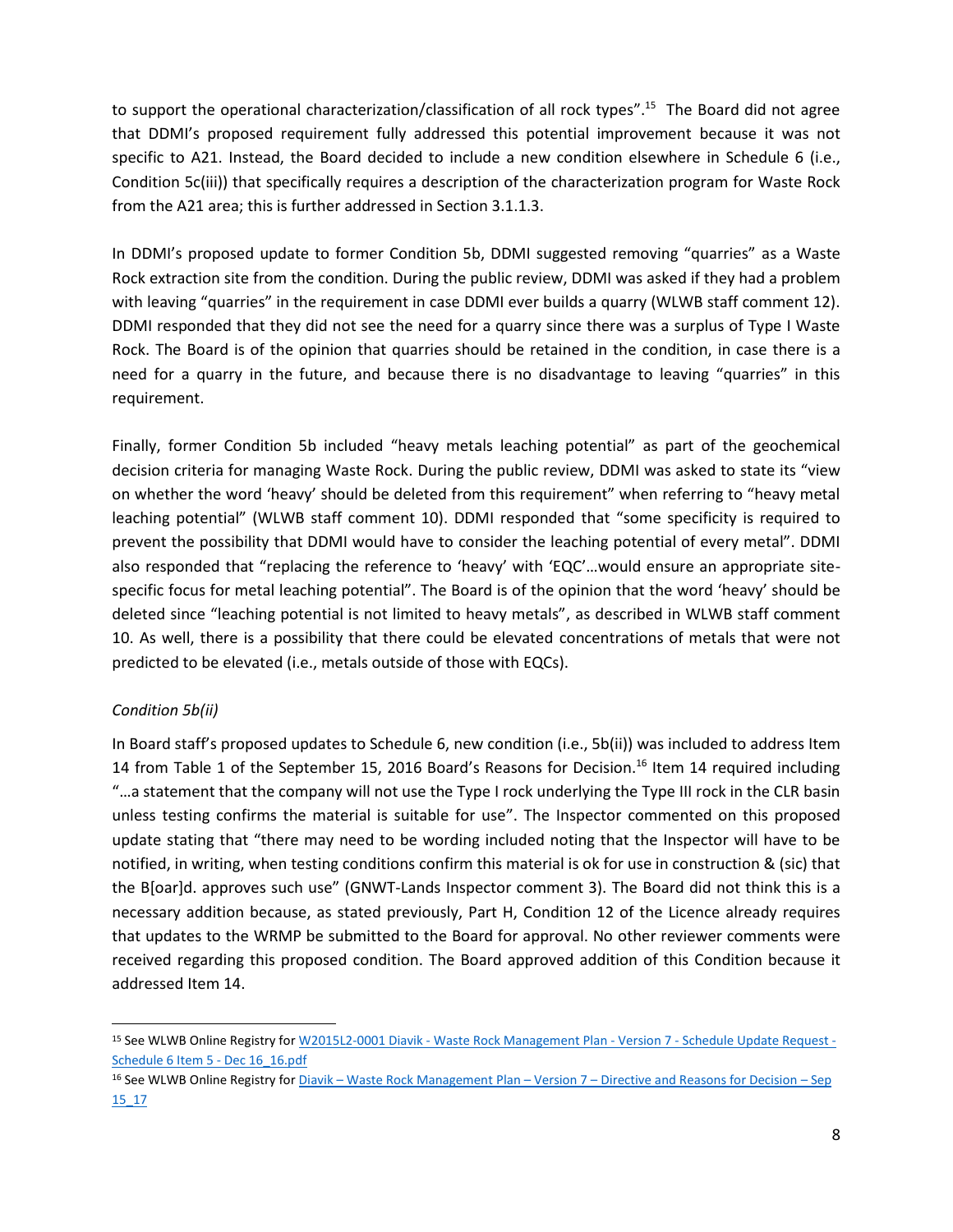#### *Condition 5b(iii)*

In Board staff's proposed updates to Schedule 6, a new condition was included (i.e., 5b(iii)) to satisfy Item 11 from Table 1 of the September 15, 2016 Board's Reasons for Decision.<sup>17</sup> Item 11 from the Reasons for Decision required that DDMI:

[a]dd the following text to Section 3.4, or provide a rationale for why it was removed: *"The duration that waste rock is temporarily stored in these areas depends on: the quantity of material being mined and hauled to surface; the ratio of rock types being brought to surface; and the availability of surface haul trucks and loaders. To minimize the amount of time waste*  rock is stored at temporary storage locations DDMI established a 2-week maximum storage time *at the temporary storage locations. In the event mining operations are suspended (e.g. a shut down), material in the temporary storage areas will be removed to appropriate locations in the NCRP or construction areas"*.

The Inspector commented that "some sort of time requirement would seem prudent (in order to minimize inspection challenges differentiating between erroneous long term storage of Waste Rock vs. "temporary" storage" (GNWT-Lands Inspector comment 11). By providing the information required in 5b(iii) in the WRMP, the Inspector will be better able to distinguish between long term storage piles and temporary storage piles. No other reviewer comments were received regarding this proposed new condition. The Board agrees with the Inspector's recommendation and approved the addition of this Condition.

#### *Condition 5b(iv)*

Condition 5b(iv) is similar to a condition that was previously included in the Licence (i.e., former Condition 5c of Schedule 6: "a description of the operational procedures that will be used to segregate and manage the rock that is identified for Construction"). DDMI proposed to delete former Condition 5c because the edits they suggested under former Condition 5b, would have included the requirement for a "description of the procedures used to support the operational characterization /classification of all rock types"; thus, there would be duplication of the requirement. The Board, however, did not agree with this specific proposed edit and has determined that this requirement should remain, but with edits to include all potential uses of Waste Rock (i.e., Construction, closure and reclamation; and disposal).

#### *Condition 5b(v)*

Condition 5b(v) is similar to a condition that was previously included in the Licence (i.e., former Condition 5e of Schedule 6: "a description of the sampling design and analytical methods that will be used to support the operational classification of all rock types"). DDMI proposed to delete former Condition 5e from the current schedule requirements for the same reason as described in the previous paragraph (i.e., DDMI's suggested edits to another condition would duplicate this requirement). The

 $\overline{\phantom{a}}$ 

<sup>17</sup> Ibid.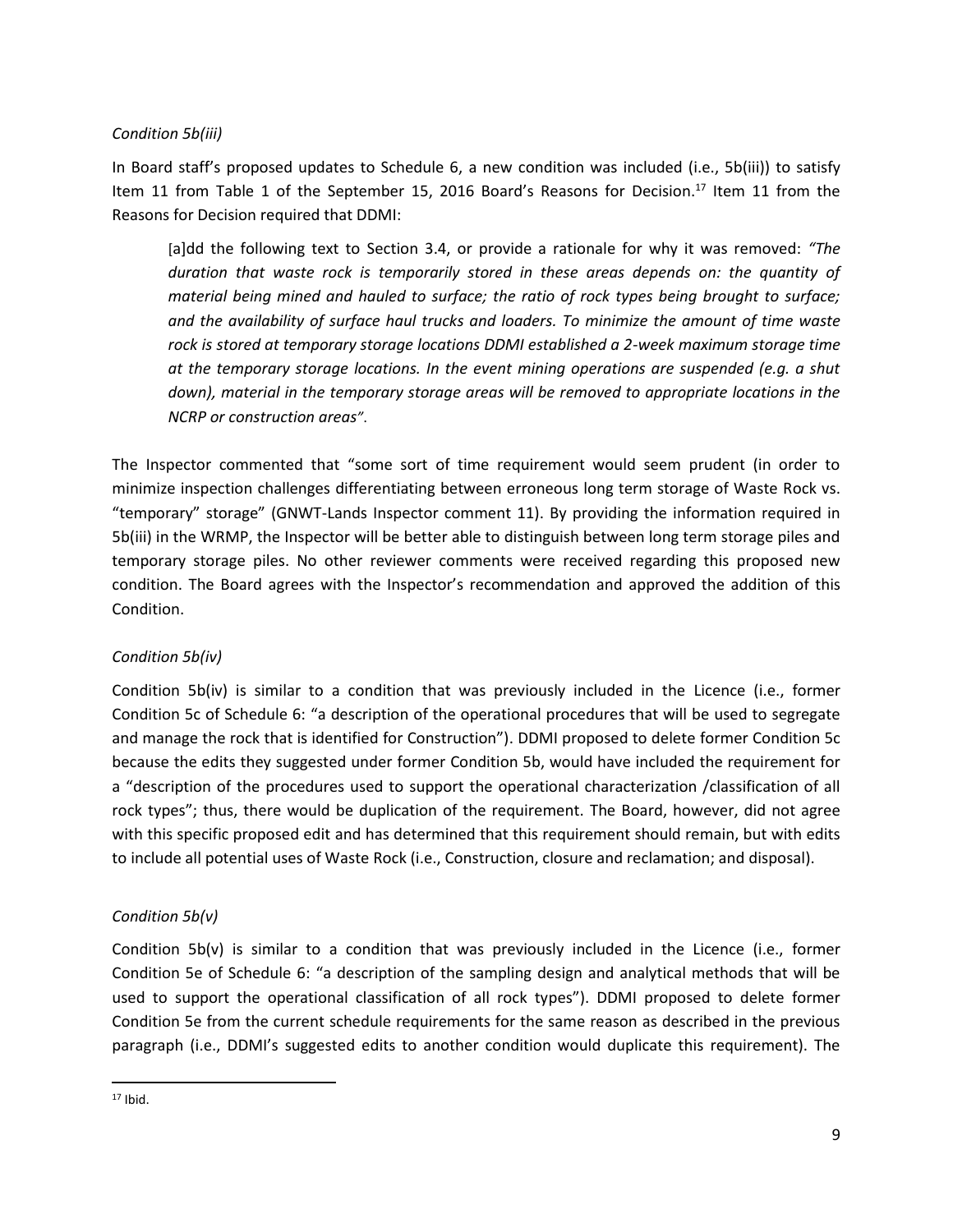Board, however, did not agree with DDMI's specific edits. In addition, the Board is of the opinion that there should be a distinction between the sampling/analytical methods and the operational procedures. The Schedule includes a requirement for "a description of operational procedures that will be used to segregate and manage the rock that is identified for (i) Construction, closure and reclamation, and (ii) disposal" (i.e., Condition 5b(iv)). The sampling design and analytical methods are key components of a successful Waste Rock management program, and to ensure this information is included in all future versions of the WRMP, the Board has kept this condition, but with modified wording for clarity.

#### *Condition 5b(vi)*

Condition 5b(vi) is a revision to a condition that was previously included in the Licence (i.e., former Condition 5i of Schedule 6:"a comparison of predicted and measured quantities of each rock type produced in the preceding year"). DDMI proposed that former Condition 5i be removed from Schedule 6 because this is addressed in a proposed update to Schedule 1 (i.e., "an annual volume for till storage, ore stockpiling, Processed Kimberlite generation and Waste Rock production by rock type, tonnage, and destination over the term of the Project, including sources of each rock type").

During the public review, DDMI was asked if they agreed that there was value in presenting past and/or predicted annual volumes in the WRMP (WLWB staff comment 9). DDMI indicated that it does see value in reporting "past (actual) annual volumes/tonnages and scheduled future volumes/tonnages" and commented that this information is currently included in the Annual Report. The GNWT-ENR commented that DDMI's proposed update to Schedule 1 did not include this information; the GNWT-ENR stated that "this information is still required and should still be provided" (GNWT-ENR comment 3). The Inspector recommended that the WRMP include predicted and past annual volumes (GNWT-Land Inspector comment 7). DDMI stated that with frequent changes in the mine plan "it would be challenging to identify a suitable method of comparison and DDMI has not identified a need or value in conducting such comparisons".

Predictions on Waste Rock tonnages/volumes for upcoming years are important from a closure perspective and provide additional context for the readers of the WRMP (e.g., Inspectors). The WRMP should provide a specific breakdown of rock type (including till and Waste Rock) by tonnage and destination in past years and predicted amounts in upcoming years to capture this. This is not information that would need to be updated annually, but the WRMP must include a statement that the predictions are based on the information available when the WRMP was last updated. A comparison between annual actual quantities and predicted quantities reported in the WRMP can be made in the Annual Water Licence Report (as described in Section 4.2.2 below for Schedule 1, Condition 1l).

Based on the above, the Board is of the opinion that the former condition should not be deleted. However, the Board has decided to update the wording of this condition to incorporate what would be beneficial to include in the WRMP (i.e., past and predicted quantities), understanding that a comparison between predicted quantities and annual quantities will be provided through the Annual Water Licence Report. Specifically, Condition 5b(vi) requires "past and predicted quantities in cubic metres and tonnes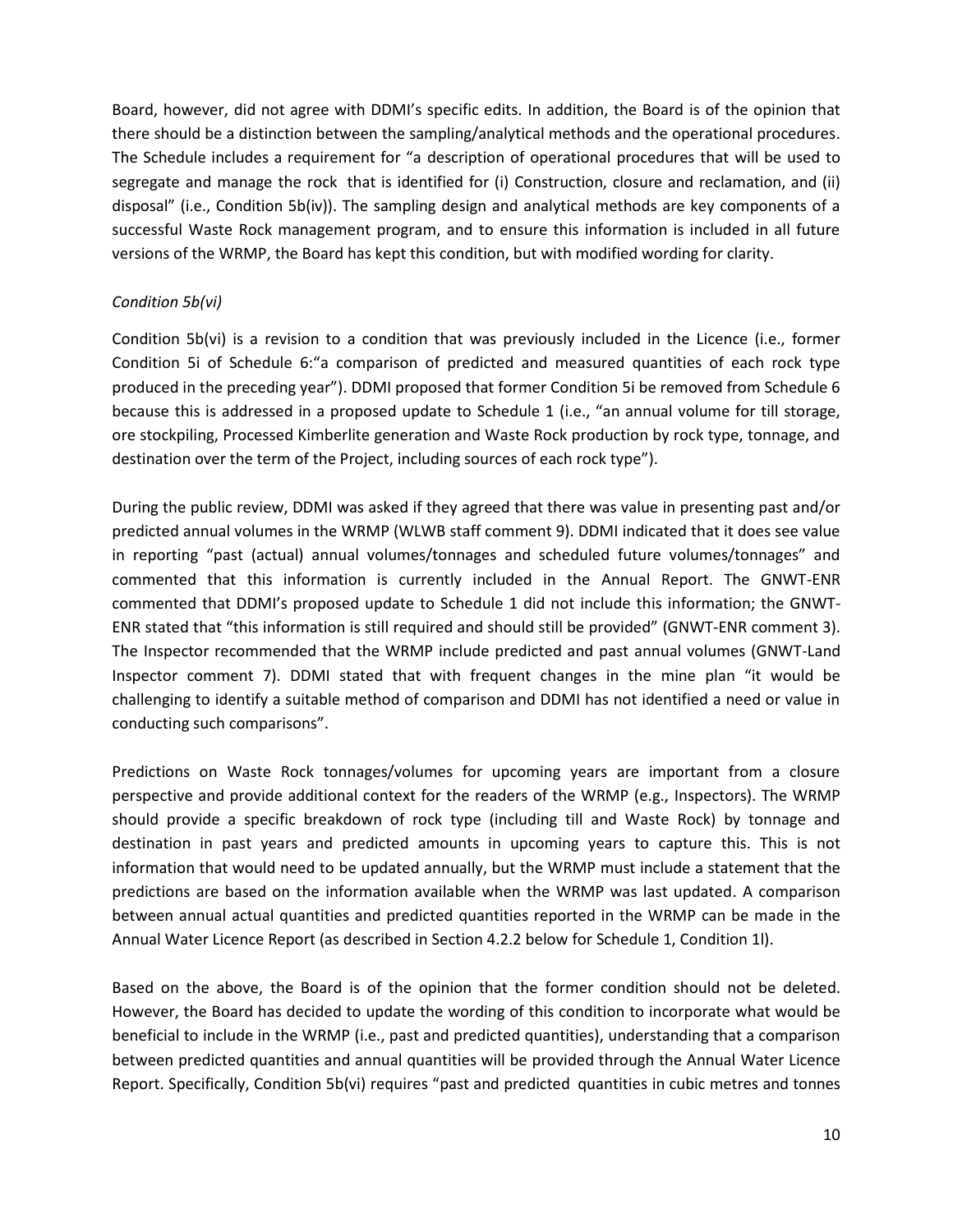for till, ore stockpiling, and Waste Rock (per type) by destination, including source of each material, at the time the Plan was updated". For these reasons, and to address reviewer comments, the Board has approved the addition of this condition.

## 3.1.1.3 Condition 5c: Monitoring and Verification

## *Condition 5c(i)*

In its September 15, 2016 Reasons for Decision, the Board suggested updates to the WRMP, including the need for a description of the verification program "to verify that DDMI has properly segregated rock types, and in particular to verify that Type I rock that will be used in Construction is non-PAG".<sup>18</sup>. The purpose of the verification program is to reduce the likelihood of Waste Rock being placed in incorrect areas at the mine site (as was the case between January 2014 and October 2016 as described in the Waste Rock Misclassification Report)<sup>19</sup> and to reduce the likelihood of particular types of Waste Rock being used for incorrect applications (e.g., using Type III for construction).

To address this, DDMI suggested a new condition: "a description of the operational procedures that will be used to delineate and confirm Type 1 re-mining areas within the NCRP". This proposed condition by DDMI is specific to the Type I re-mining areas but should be more general (i.e., Type I rock in general). In the Board's opinion, the following provides more direction, as intended in its September 15, 2016 Reasons for Decision, on the intent of the verification program than DDMI's proposed condition: "a description of the verification program that will be used to confirm Waste Rock by type and potential uses, in particular to verify that Type I rock that will be used in Construction is non-PAG". For this reason, the Board approved the addition of this condition as 5c(i).

## *Condition 5c(ii)*

In its September 15, 2016 Reasons for Decision, the Board suggested that the WRMP include "[i]mproved descriptions of monitoring related to the objectives of the WRMP".<sup>20</sup> The Board suggested this update because the WRMP "contains very little information about the monitoring". The potential change was also in relation to statements made by DDMI during the public review of Version 7 of the WRMP where DDMI stated that"[k]ey objectives of DDMI's waste rock management plan are to identify acid-generating rock and direct appropriate use/storage" and "any monitoring would need to be specific to those objectives". 21

DDMI proposed "an overview of related management plans and monitoring programs that support waste rock management". Board staff proposed the following: "a description of how the management

 $18$  Ibid.

 $\overline{a}$ 

<sup>&</sup>lt;sup>19</sup> See WLWB Online Registry for Diavik - [Waste Rock Misclassification -](http://registry.mvlwb.ca/Documents/W2015L2-0001/Diavik%20-%20Waste%20Rock%20Misclassification%20-%20Report%20-%20Jul%203_17.pdf) Report - Jul 3\_17.pdf

<sup>20</sup> See WLWB Online Registry for Diavik – Waste Rock Management Plan – Version 7 – Directive and Reasons for Decision – Sep 15\_17

<sup>21</sup> See WLWB Online Registry for Diavik - Waste Rock Management Plan - Version 7 - [Review Summary and Attachments -](http://registry.mvlwb.ca/Documents/W2015L2-0001/Diavik%20-%20Waste%20Rock%20Management%20Plan%20-%20Version%207%20-%20Review%20Summary%20and%20Attachments%20-%20Jun%2030_16.pdf) Jun [30\\_16.](http://registry.mvlwb.ca/Documents/W2015L2-0001/Diavik%20-%20Waste%20Rock%20Management%20Plan%20-%20Version%207%20-%20Review%20Summary%20and%20Attachments%20-%20Jun%2030_16.pdf) DDMI response to WLWB staff Comment 3.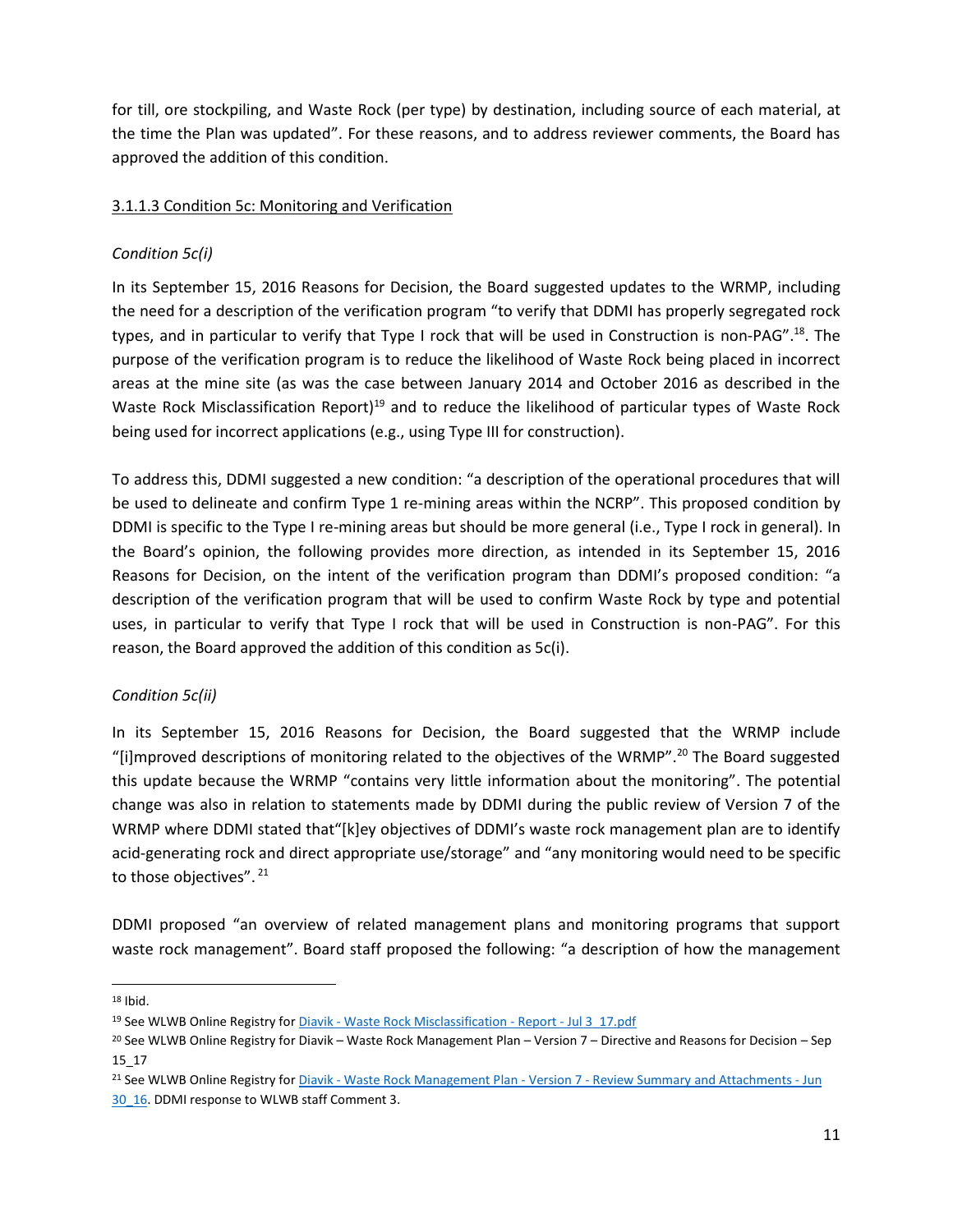plan will be evaluated to ensure its effectiveness and the frequency and triggers for when the plan will be updated".

The Board is of the opinion that Board staff's proposed condition met the intent of the suggested improvement more-so than DDMI's proposed condition because DDMI's proposed wording does not link to the objectives of the WRMP. The objectives and the purpose of the WRMP would formulate the basis for the monitoring program and therefore the WRMP should detail how the monitoring relates back to the objectives. The WRMP does not have to go into detail on the various monitoring (e.g., thermal monitoring, Seepage Monitoring, SNP, or AEMP), but it should provide a description of how this data could be used to evaluate the WRMP's effectiveness. Taking this into consideration, the Board approved the addition of Board staff's condition but modified the condition to more clearly capture the intent of the suggested improvement. Condition 5c(ii) is written as follows: "a description of monitoring to confirm that the Plan meets its stated purpose and objectives".

## *Condition 5c(iii)*

The Board added condition 5c(iii) to address one of the suggested updates from the September 15, 2016 Reasons for Decision: include a "characterization program for Waste Rock from the A21 area".<sup>22</sup> Both DDMI and Board staff proposed a new condition to address this suggested improvement. The Board added the condition proposed by Board staff because it was more relevant to the suggested improvement (i.e., specific to A21); DDMI's proposed wording to address this suggested improvement was general to all rock types (i.e. not specific to A21). Furthermore, the Board notes that the GNWT-ENR was supportive of Board staff's proposed condition (GNWT-ENR comment 1).

## *Condition 5c(iv)*

Condition 5c(iv) is a revision to a condition that was previously included in the Licence (i.e., former Condition 5h of Schedule 6: "a description of the temperature analysis that will be implemented in all Waste Rock Storage Area having Acid Rock Drainage (ARD) potential to evaluate the potential for oxidation reactions and to determine predicted ARD generation rates"). DDMI proposed that this condition be replaced with the following: "a description of the thermal monitoring that is conducted in all Waste Rock Storage Areas having Acid-Rock Drainage (ARD) potential."

The Inspector recommended that the evaluation component of the original condition remain (i.e., "evaluate the potential for oxidation reactions to determine predicted ARD generation rates") "as it's useful to determining the intent/use of the monitoring" (GNWT-Lands Inspector comment 6). The Inspector also commented that there would be value in "having thermal modelling for WRSA areas which do not have ARD potential, as water entering these cells could warm up or mobilize Acid Rock Drainage which might be generated by cells with ARD potential". In its response, DDMI explained that the "purpose of thermal monitoring is to understand the depth of annual thaw" not the influence of temperature on oxidation reactions. The Board agrees with DDMI and has modified this new condition

 $\overline{\phantom{a}}$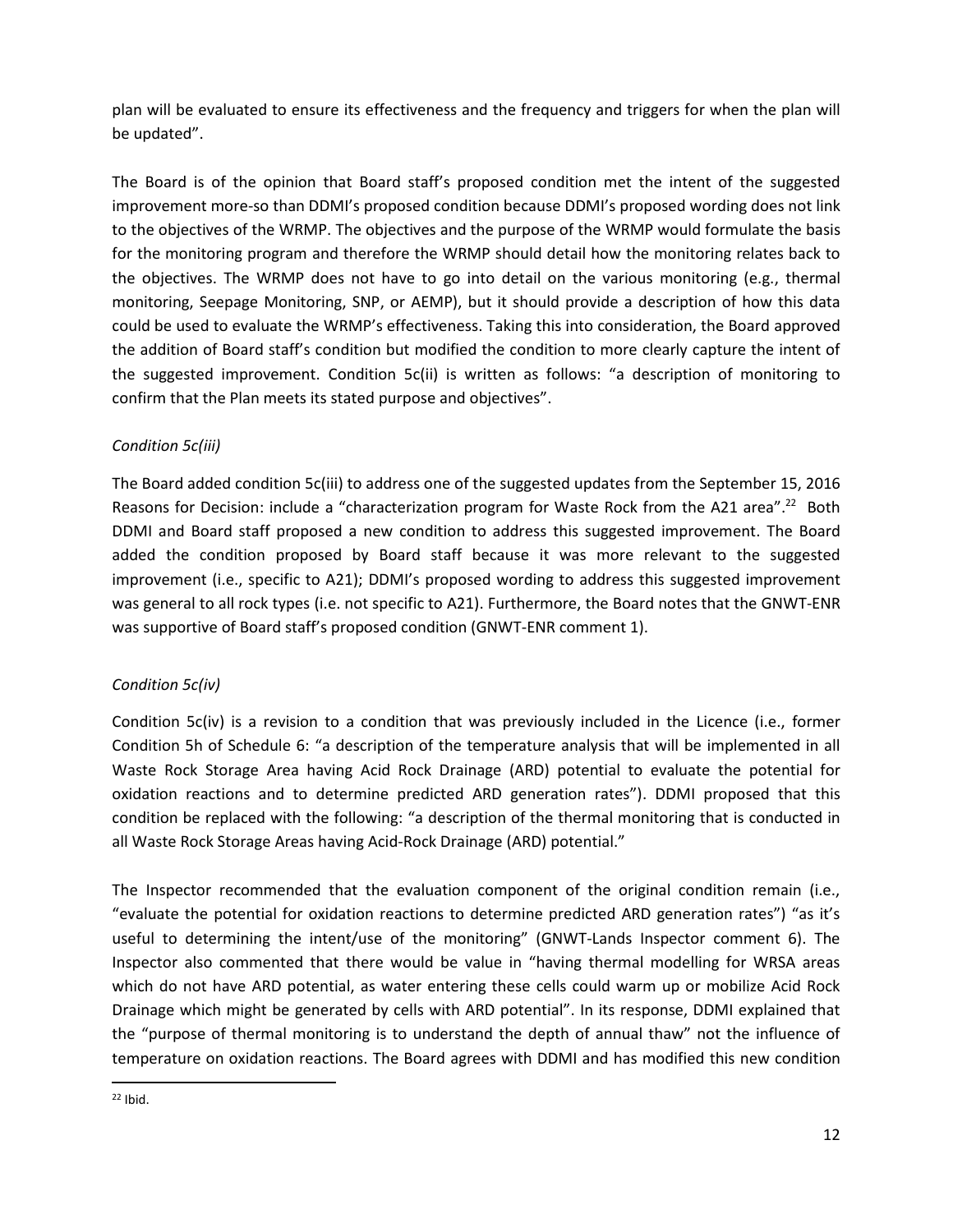to address this. The Board also decided to remove the implication that only those WRSAs with thermal monitoring that have the potential for ARD would need to be described, which broadens the scope of this Condition, as recommended by the Inspector.

## 3.1.1.4 Condition 5d

The Board decided to add a new condition requiring "a conformance table identifying where each of the requirements in Schedule 6, Condition 5(a), 5(b) and 5(c) are located in the Plan (e.g., page number and/or document section)". This is consistent with Schedules for other management plans and provides a checklist for DDMI and the reviewers. This condition was included in the Board staff's proposed revisions and no comments were received regarding this addition during the public review.

## *3.1.2 Conditions Removed from Schedule 6, Condition 5*

## 3.1.2.1 Former Condition 5a

DDMI proposed moving former Condition 5a from Schedule 6 to Schedule 1, which outlines the requirements for the Annual Water Licence Report. Although the Inspector recommended that this condition remain as a requirement in the WRMP, the Board decided that this information would be more appropriate in the Annual Water Licence Report, as discussed in Section 4.2.1 below (see Schedule 1, Condition 1k).

## 3.1.2.2 Former Condition 5g

DDMI proposed deleting former Condition 5g from Schedule 6. No comments were received by reviewers regarding this deletion. The Board agrees that this condition is no longer necessary because, as stated by DDMI, the test piles are complete and testing of the A21 Waste Rock will be a requirement under Condition 5c(i).

## 3.1.2.3 Former Condition 5j

DDMI proposed moving former Condition 5j from Schedule 6 to Schedule 1 of the Licence. No comments were received by reviewers regarding this deletion. The Board agrees that this condition can be removed from the requirements for the WRMP and that this information should be incorporated to Schedule 1 as discussed in Section 4.2.4 below.

## 3.1.2.4 Former Condition 5l

DDMI proposed removing former Condition 5l from Schedule 6, which required "the results and interpretation of any additional geochemical testing on various rock types or Processed Kimberlite", because "this information would be incorporated into Closure Research Updates as required by Schedule 9, Item 2(c)(iii), or within Section 4 of the PKC Facility Plan, as appropriate".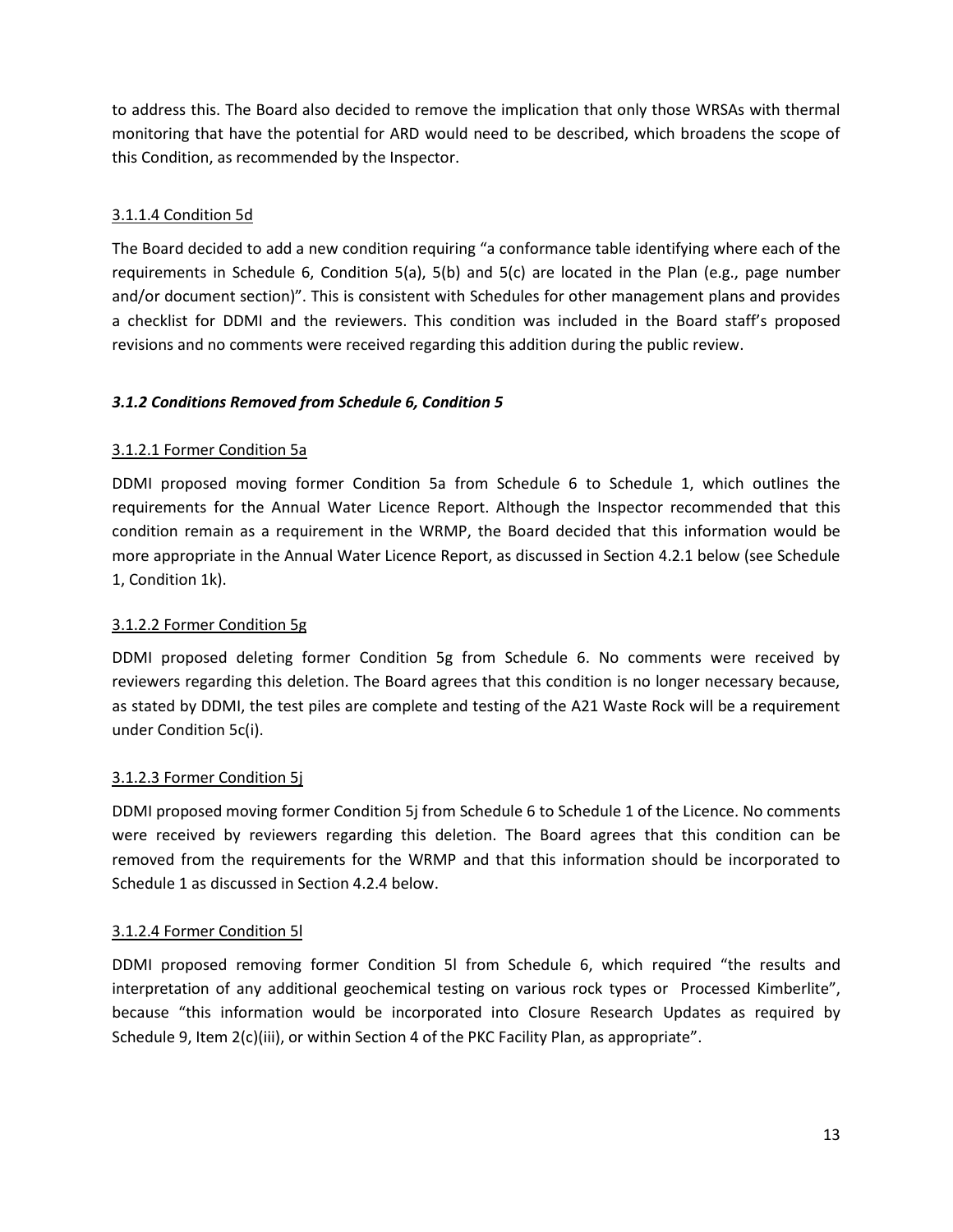The Inspector commented that "there is value in retaining this information" (GNWT-Lands Inspector comment 8). The Inspector added that "keeping such information in the WRMP most efficiently ties current practices reported inside the WRMP with summaries of data and result outcomes". The Inspector did note, however, that the Processed Kimberlite could be delegated to the PKC Facility Plan. The Board agrees with the Inspector that there is value in keeping this kind of information in the WRMP because it would provide additional context, but notes that this is currently captured by Condition 5a(xi), which requires "a summary of the geochemical characteristics of each rock type…". As discussed above in Section 3.1.1.1, this information should be included in the WRMP, but does not require annual updating. The Board has also added Condition 1w to Schedule 1 to address the information that should be updated annually through the Annual Water Licence Report; this is discussed further in Section 4.2.4 below (Schedule 1, Condition 1w).

#### **3.2 Schedule 1, Condition 1**

As discussed above, DDMI proposed moving some of the conditions from Schedule 6, Condition 5 to Schedule 1, Condition 1. These conditions and other resulting changes are discussed below. The Board considered proposed updates from DDMI and reviewer comments when deciding on Schedule 1 requirements. Section 3.2.1 below provides reasons for new conditions and discussion of the updates proposed by DDMI that were not included in the revised schedule. Section 3.2.2 provides the reason why a particular condition was removed from Schedule 1.

#### *3.2.1 New Conditions*

#### 3.2.1.1 Condition 1k

DDMI proposed moving the requirements of former Condition 5a from Schedule 6 to Schedule 1, Condition 1k. Former Condition 5a stated that the WRMP is to include "an annual schedule for till storage, ore stockpiling, Processed Kimberlite generation and Waste Rock production by rock type, tonnage, and destination over the term of the Project, including sources and volumes of each rock type". DDMI stated that "[m]anagement plans are not an appropriate document for reporting results and DDMI requires flexibility, particularly in relation to tonnage and destination".

The Inspector recommended keeping this Condition under Schedule 6, because moving this information to the Annual Water Licence Report would "add another reference to the process of determining compliance...and gleaming the raw data from summary/analysis can create a burden on the Inspectors abilities in the field (the Annual Report is a large document to haul around)" (GNWT Lands Inspector Comment 1). In its response to the Inspector's comment, DDMI stated that it is "not practical" to require DDMI to obtain Board approval 90 days prior to changes to the WRMP, since changes to mine plans happen frequently. DDMI also stated that they were "not suggesting that annual production schedules and actual annual production tonnages should/could not be provided, only that they not be for approval or require approval to be changed".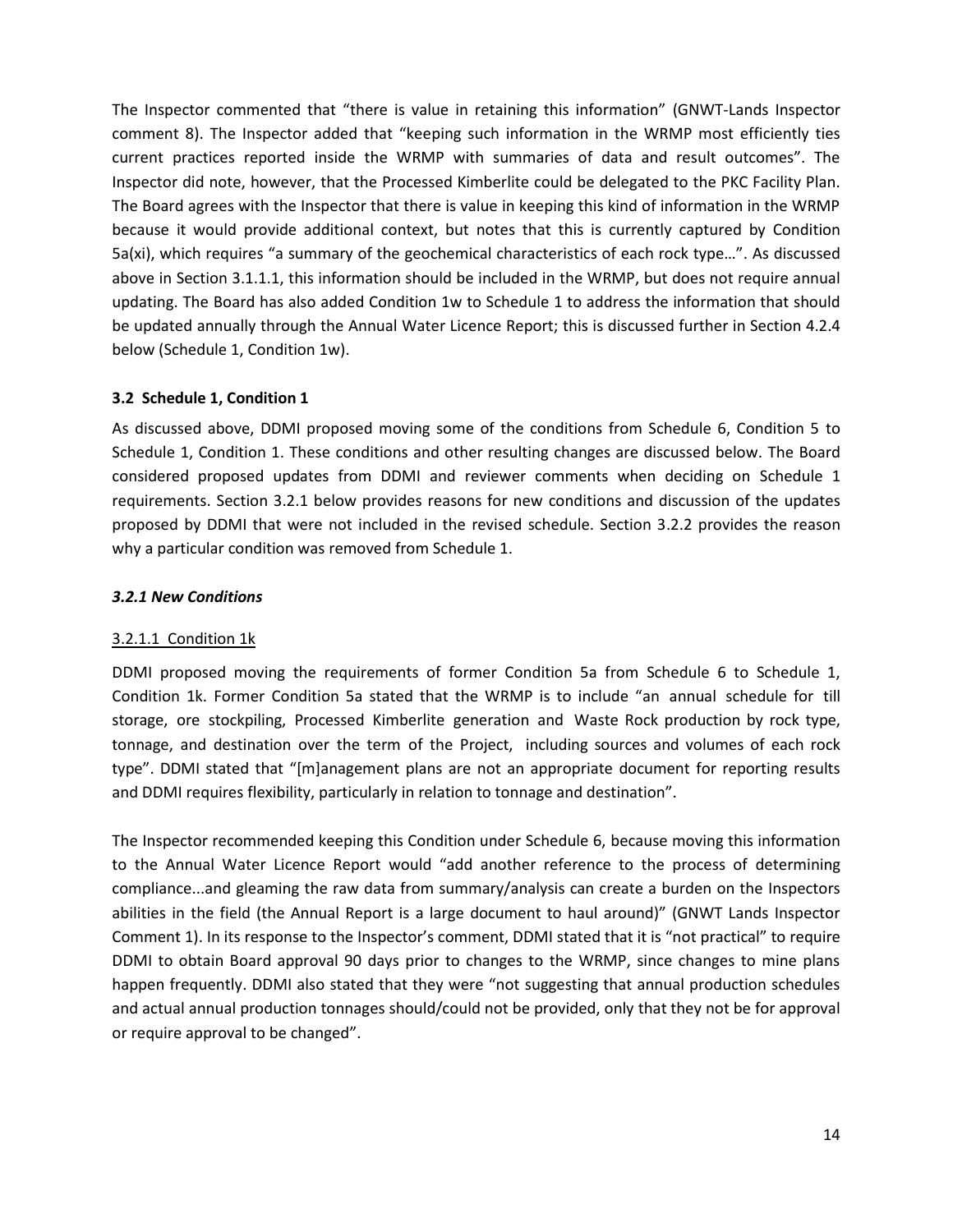DDMI also stated that they understand that former Condition 5a was "forward looking with regard to a "schedule" of anticipated tonnages rather than reporting of actual tonnages" (response to WLWB staff comment 4). The Board agrees with DDMI that the purpose of this condition in the context of the WRMP was not to be precise on tonnages, but rather to give an idea of potential tonnages and destinations over the term of the project, whereas the Annual Water Licence Report can provide the specific annual volumes/tonnages. This is reflected in the changes to Schedule 6 (i.e., Condition 5b(vi); see Section 3.1.1.2 above) and Schedule 1, Condition 1l (see Section 3.2.2 below). Updates to the predictions in the WRMP will now be triggered under Condition 1l in Schedule 1, where annually, DDMI will be required to state in the Annual Water Licence Report if the predictions in the WRMP require updating if they have implications on how the Waste Rock is managed.

DDMI also proposed that this condition report on "volume" of till and Waste Rock produced rather than the "schedule" of production. The Inspector commented that he did not support the replacement of the word "schedule" with "volume" because timing of when materials will be moved helps the Inspector "effectively focus/plan out inspections efforts throughout the year" (GNWT Lands Inspector comment 1). In Version 7.1 of the WRMP, DDMI provided predictions on an annual basis by target destination and type of material. The Board expects that a similar table will be included in future versions of the WRMP, as per the requirement of Schedule 6, Condition 5b(vi) (see Section 3.1.1.2 above). This would thus retain a general "schedule" for the movement of materials in the WRMP, while allowing for annual updates to be reported as part of the Annual Water Licence Report.

Overall, the Board agrees with DDMI's proposal to move former Condition 5a from Schedule 6 to Schedule 1 (i.e., new Condition 1k) for the reasons discussed above. The Board notes that the wording of the condition has been edited to help clarify the requirements.

## 3.2.1.2 Condition 1l

The Board decided to add a new condition (i.e., 1l) to Schedule 1:

…for materials listed in Condition k:

- i. provide a comparison of quantities of materials (where applicable) between predictions in the Processed Kimberlite Containment Facility Plan and Waste Rock Management Plan, against material deposited in the preceding year; and
- ii. identify if predictions in the Processed Kimberlite Containment Facility Plan and Waste Rock Management Plan require updating and if they have implications on how the materials will be managed.

Condition 1l was added because the requirement for a "comparison of predicted and measured quantities of each rock type produced in the preceding year" was removed from Schedule 6 (see Section 3.1.1.2, Condition 5b(vi) above). During the public review, the GNWT-ENR commented that this comparison should still be included in either the Annual Water Licence Report or in the WRMP (GNWT-ENR comment 3). The Board agreed that a comparison is necessary since this comparison could inform whether a change between predictions and actual amounts would have implications for how the Waste Rock is managed and trigger the need to update the WRMP. The Board decided that the comparison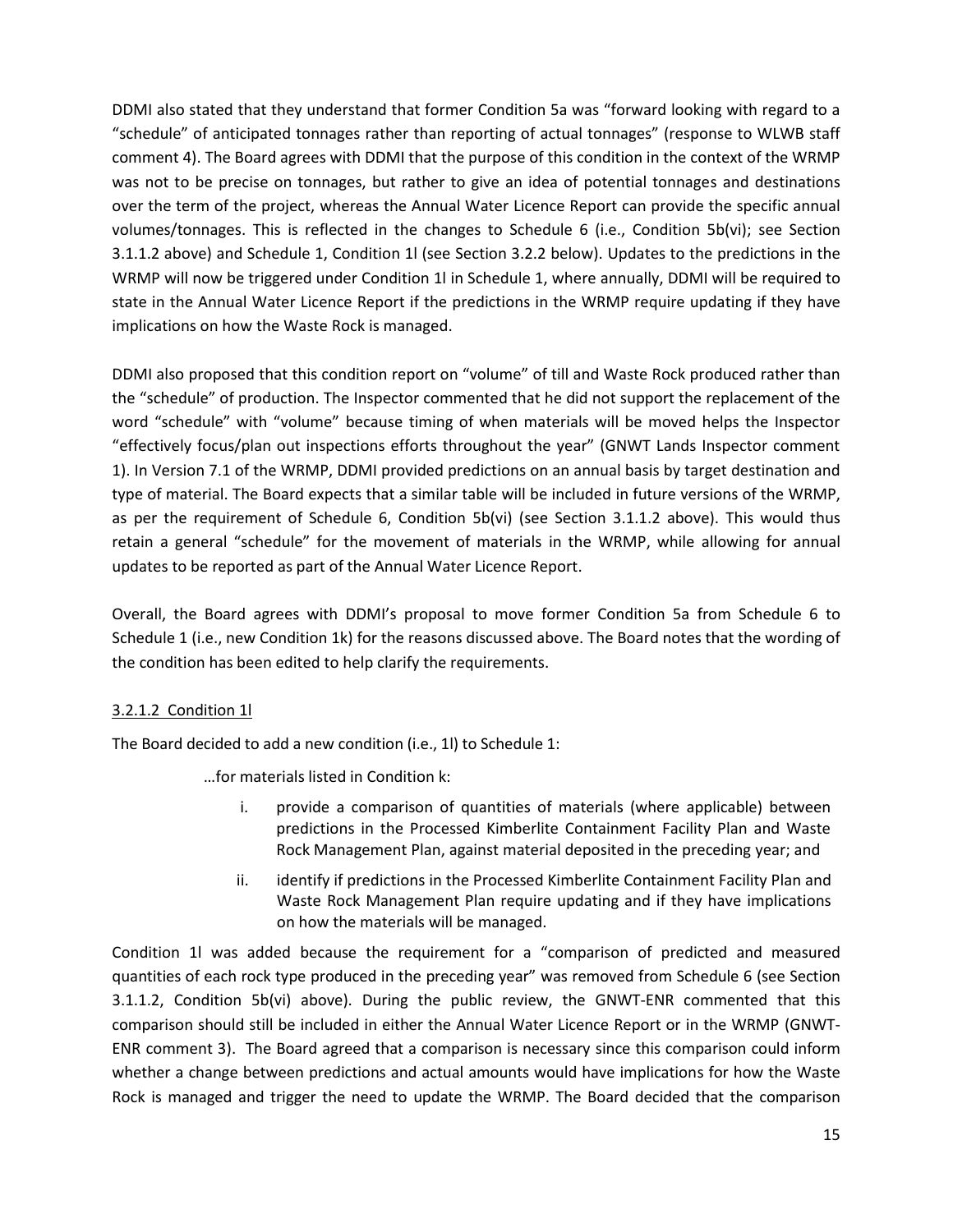should be provided under the Annual Water Licence Report since the annual volumes would now be reported under the Annual Water Licence Report (under Condition 1k, see Section 3.2.1.1 above).

## 3.2.1.3 Condition 1t

In Schedule 1, under the heading *Spills and Unauthorized Discharges*, DDMI proposed adding a new condition stating: "annual underground spill summary (19 Feb 2014 WLWB Directive)". The Board agrees that the Annual Water Licence Report would be a logical place for this information and have thus decided to include this condition, but have removed the reference to the February 19, 2014 WLWB Directive.

## 3.2.1.4 Condition 1w

DDMI proposed moving former Condition 5j of Schedule 6 to Schedule 1. The Board agrees that this information could be updated annually in the Annual Water Licence Report because Condition 5a(xi) in Schedule 6 would require DDMI to include a "summary of the geochemical characteristics of each rock type…". The Board has thus added this as Condition 1w to Schedule 1. DDMI also proposed edits to the wording of this condition. The Board decided to edit DDMI's proposed wording to include a trigger to update the Processed Kimberlite Facility Plan or Waste Rock Management Plan if the geochemical results affect any assumptions related to the management of those materials. Additional wording was also added in relation to former Condition 5l of Schedule 6 on the "interpretation of any additional geochemical testing…" because it is related to Condition 1w.

## 3.2.1.5 Condition 1y

In Schedule 1 under the heading "*Other Reporting Requirements"*, DDMI proposed adding a new condition stating: "annual ammonia summary (13 December 13, 2011 WLWB directive)". The Board agrees that the Annual Water Licence Report would be a logical place for this information and have thus decided to include this condition. The reference to the Directive has been removed and the Condition was reworded for clarity.

## *3.2.2 Conditions Removed from Schedule 1*

## 3.2.2.1 Former Condition 1l

With the addition of Condition 1k to Schedule 1, DDMI proposed that former Condition 1l be deleted since this requirement is now included under Condition 1k. There were no reviewer comments on this deletion and the Board agreed with DDMI.